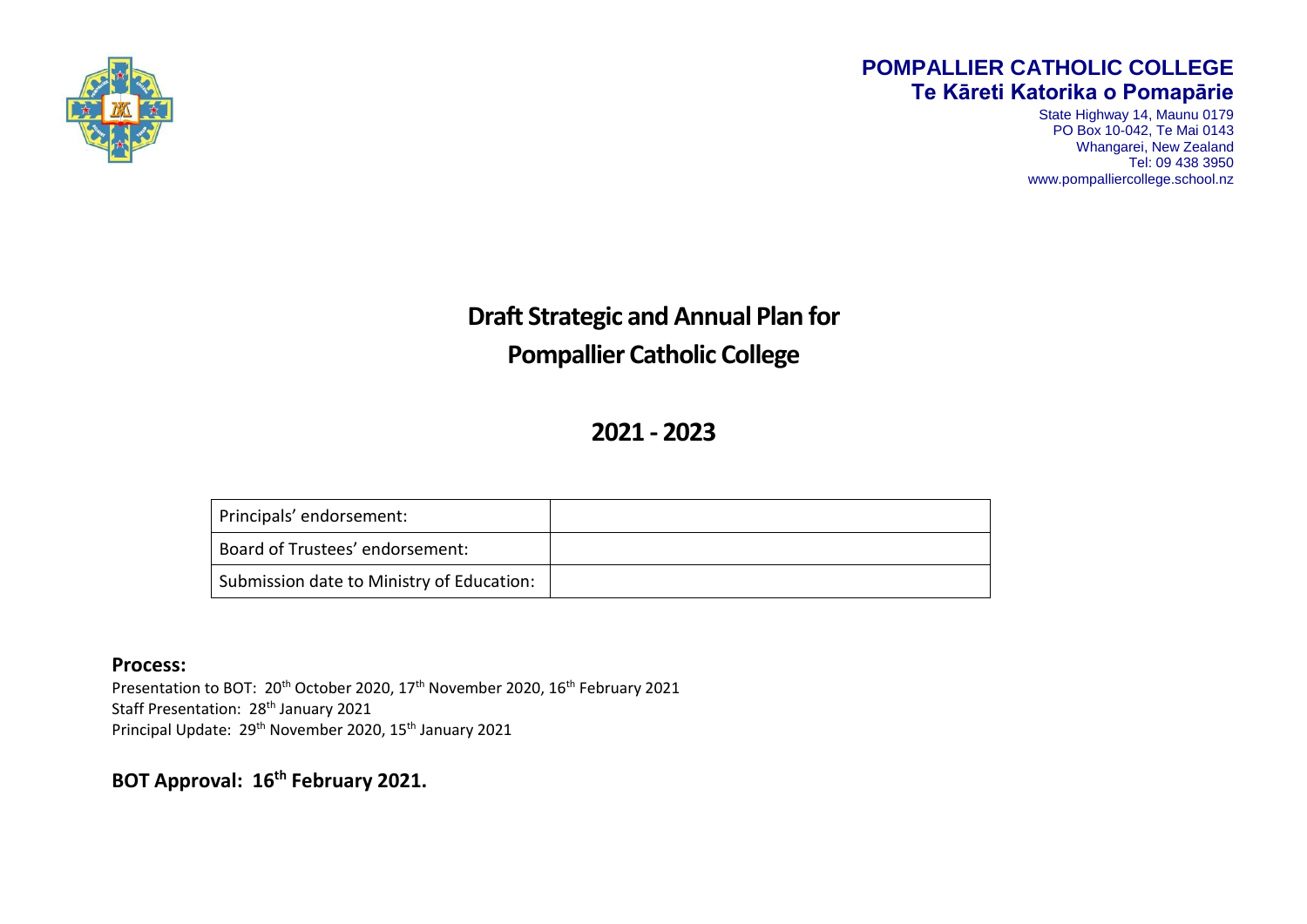# **Pompallier Catholic College 2021 - 23**

# **Strategic Intentions**

| <b>School Motto</b>                            | Love the Truth Arohatia te Whakapono<br>Diligere Verum                                                                                                                                                                                                                                                                                                                                                     |  |  |  |
|------------------------------------------------|------------------------------------------------------------------------------------------------------------------------------------------------------------------------------------------------------------------------------------------------------------------------------------------------------------------------------------------------------------------------------------------------------------|--|--|--|
| <b>Vision</b>                                  | Pompallier Catholic College is a Catholic community with a Marist charism that challenges all students to excel in their<br>endeavours. We promote Christian values, excellence in learning and quality relationships to enable students to be<br>outstanding citizens. Our College shall be a place where all "encounter the living God who in Jesus Christ reveals his<br>transforming love and truth".+ |  |  |  |
| <b>Values</b>                                  | At Pompallier Catholic College we are people of hope, striving to be the person God calls us to be, facing challenges while<br>maintaining the mana of all.<br>Our values reflect Marist community values:                                                                                                                                                                                                 |  |  |  |
|                                                | inquiry by thinking critically, creatively and reflectively                                                                                                                                                                                                                                                                                                                                                |  |  |  |
|                                                | equity, justice and respect for all people, and the environment                                                                                                                                                                                                                                                                                                                                            |  |  |  |
|                                                | compassion, and <i>aroha</i> in all our relationships                                                                                                                                                                                                                                                                                                                                                      |  |  |  |
| <b>Principles</b>                              | At Pompallier Catholic College our decision making, pedagogy and relationships will be directed by the Gospel virtues and the<br>Catholic Social Justice Principles of: Human Dignity, Common Good, Solidarity, Preferential Option for the Poor, Stewardship,<br>Participation, Subsidiarity.                                                                                                             |  |  |  |
| Kaupapa Māori and<br><b>Cultural Diversity</b> | In our commitment to the Treaty of Waitangi, we acknowledge that this country was established as a bicultural state and that<br>the Treaty is a living covenant, and a taonga (sacred treasure), thereby affirming our commitment to bicultural relationships<br>within Pompallier Catholic College and to being respectful of all other cultures in our College community.                                |  |  |  |
|                                                | We embrace Te Ao Māori and Te Reo Māori in our lives as Catholics in Te Tai Tokerau.                                                                                                                                                                                                                                                                                                                       |  |  |  |
|                                                | We look to Bishop Pompallier as a beacon of courage and commitment knowing that our journey was one that he himself<br>embraced.                                                                                                                                                                                                                                                                           |  |  |  |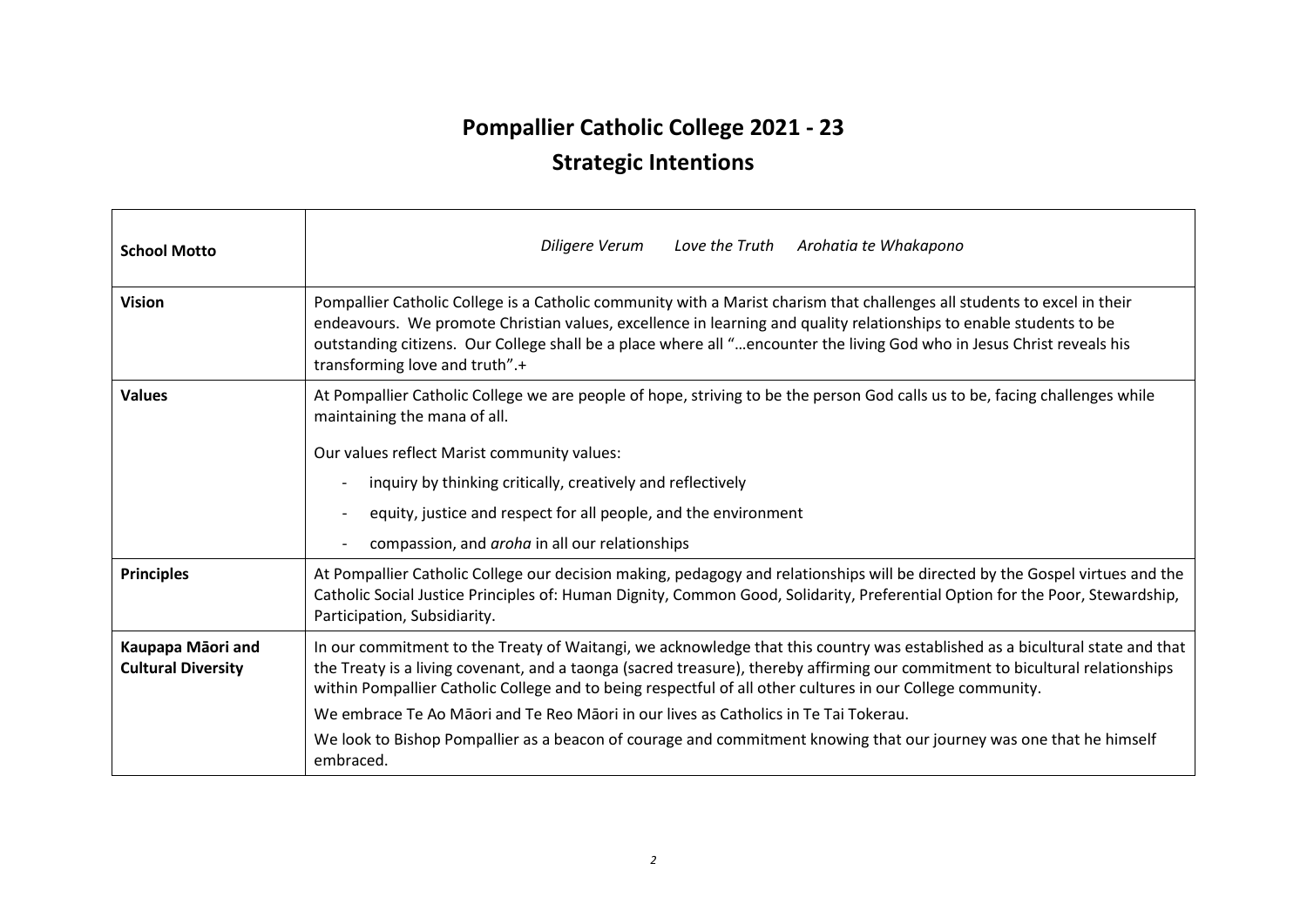| <b>Baseline Data and/or School Context to consider.</b> |                                                                                                                                                                                                                                                                                                                                                                                                                                                                                                                                                                                                              |                                                                                                                             |  |  |  |  |  |  |  |
|---------------------------------------------------------|--------------------------------------------------------------------------------------------------------------------------------------------------------------------------------------------------------------------------------------------------------------------------------------------------------------------------------------------------------------------------------------------------------------------------------------------------------------------------------------------------------------------------------------------------------------------------------------------------------------|-----------------------------------------------------------------------------------------------------------------------------|--|--|--|--|--|--|--|
| <b>Catholic Character</b>                               |                                                                                                                                                                                                                                                                                                                                                                                                                                                                                                                                                                                                              | Student and Parents surveys' outcomes.<br>Preference criteria classifications.                                              |  |  |  |  |  |  |  |
| <b>Students' Learning</b>                               |                                                                                                                                                                                                                                                                                                                                                                                                                                                                                                                                                                                                              | Use asttle, PAT, Deans meetings, NCEA, to aid decision making.<br><b>Academic Outcomes</b>                                  |  |  |  |  |  |  |  |
| <b>Student Engagement</b>                               |                                                                                                                                                                                                                                                                                                                                                                                                                                                                                                                                                                                                              | As measured by retention, stand downs, suspensions and exclusion rates, indicates no concerns.<br><b>Student Engagement</b> |  |  |  |  |  |  |  |
| <b>School Organisation and</b><br><b>Structures</b>     | Impacting upon decision making:<br>Loss of income from International students.<br>1)<br>NCEA review on-going.<br>2)<br>Significant Roll growth at all levels and Year 7/8 in particular.<br>3)<br>Installation of 4 new classroom, commencement of refurbishment in main teaching block, demolition of two<br>4)<br>classrooms.<br>Presence of Covid-19 and its associated impacts.<br>5)<br><b>Roll 2021</b><br>Year 11<br><b>TTL</b><br>Year 7<br>Year 8<br>Year 9<br>Year 10<br>Year 12<br>Year 13<br>83<br>70<br><b>NZ</b><br>87<br>92<br>100<br>93<br>75<br>600<br>International<br>1<br>1<br>Confirmed |                                                                                                                             |  |  |  |  |  |  |  |
| <b>Review of Charter and</b><br><b>Consultation</b>     | BOT review in November and March each year.<br>Consultation with staff via staff meetings.<br>Consultation with Māori whānau ropu.<br>Draft emailed to parents for feedback.                                                                                                                                                                                                                                                                                                                                                                                                                                 |                                                                                                                             |  |  |  |  |  |  |  |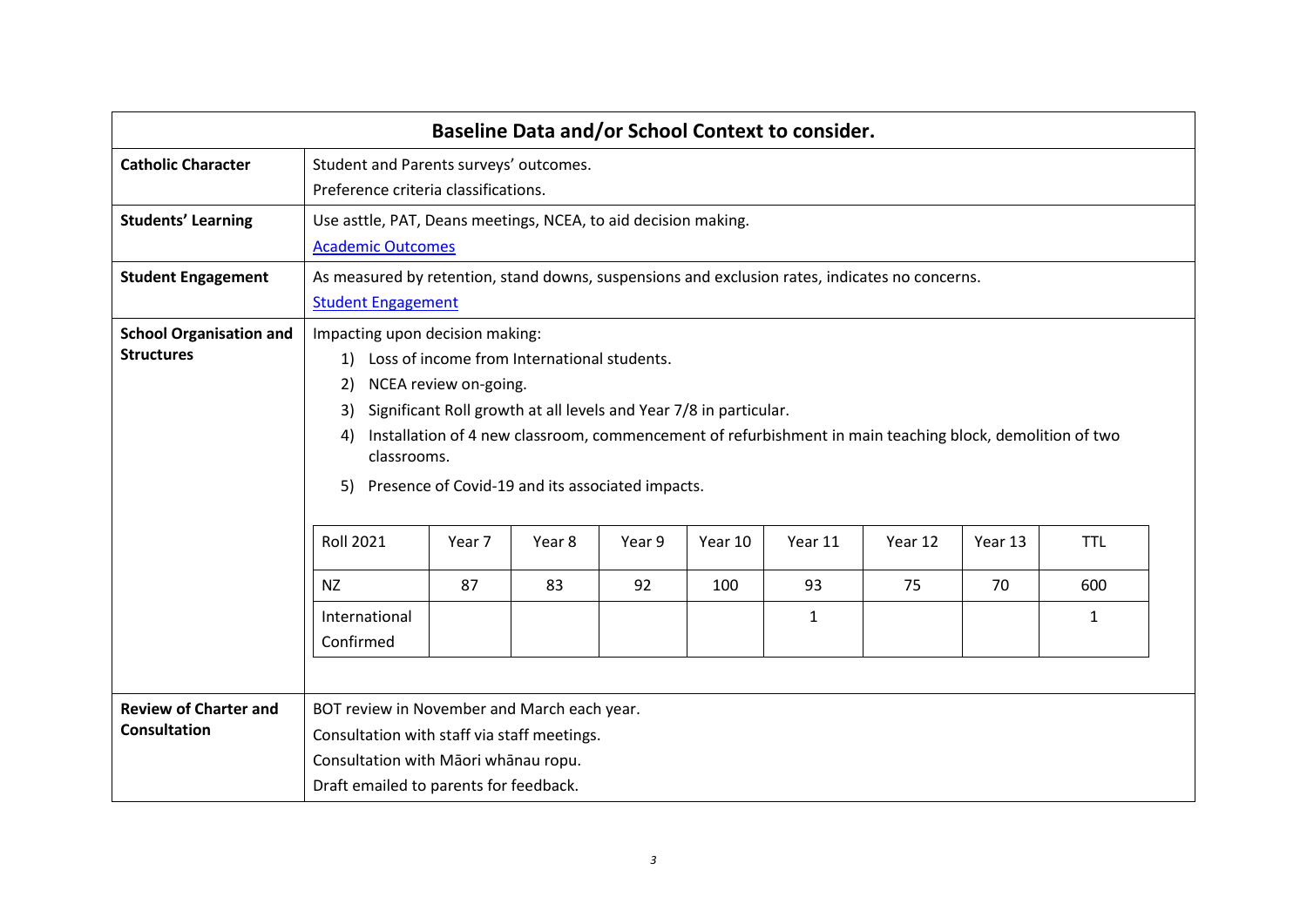### **Strategic Section**

| <b>Strategic Goals</b>    |                                                                                                                                                                                                                                                    | <b>Core Strategies for Achieving Goals</b>                                                                                                                                                                                                                                                                                                                                                                                                                                                                                                                                                                                                                                                                                                                                                                                                                                                                                                                                                  |
|---------------------------|----------------------------------------------------------------------------------------------------------------------------------------------------------------------------------------------------------------------------------------------------|---------------------------------------------------------------------------------------------------------------------------------------------------------------------------------------------------------------------------------------------------------------------------------------------------------------------------------------------------------------------------------------------------------------------------------------------------------------------------------------------------------------------------------------------------------------------------------------------------------------------------------------------------------------------------------------------------------------------------------------------------------------------------------------------------------------------------------------------------------------------------------------------------------------------------------------------------------------------------------------------|
|                           |                                                                                                                                                                                                                                                    | 2021 - 2022                                                                                                                                                                                                                                                                                                                                                                                                                                                                                                                                                                                                                                                                                                                                                                                                                                                                                                                                                                                 |
| <b>Catholic Character</b> | Pompallier Catholic College is a<br>Catholic community with a Marist<br>charism where students encounter<br>the living God. An on-going<br>encounter with Christ leads them<br>to a desire for further knowledge<br>and to give Christian witness. | By encouraging and facilitating the development of a personal relationship with Jesus<br>Christ via the sacraments, prayer, retreats, service and the Religious Education program.<br>By assisting the community to grow in the knowledge and understanding of Jesus Christ,<br>his teachings and the Catholic Church via communication with whānau and our parish<br>connections.<br>By providing a hope-filled Christian witness which empowers its community members to<br>integrate their faith and their life.                                                                                                                                                                                                                                                                                                                                                                                                                                                                         |
|                           | Undertake an annual review of<br>Special Character in accordance<br>with the<br><b>Catholic Special Character Review</b><br>for Development.                                                                                                       | 2021: Review of: "How effectively does the school ensure that education occurs in a safe,<br>nurturing environment supported by a strong pastoral care network in which each<br>member of the community is known, respected, cared for and aware that they are loved<br>unconditionally by God?"<br>From Dimension 3: Te Whakaatu Karaitiana   Christian Witness. #4) Pastoral Care<br>2022: Review of: "How does faith-based leadership effectively shape the school's vision<br>and direction, so as to ensure a genuine and ongoing encounter with Christ?"<br>From Dimension 1: Te Tutaki ki a te Karaiti   Encounter with Christ. #3) Faith-based Leadership<br>2023: Review of: "How effectively does the school, as an authentic Catholic community,<br>promote and support active Catholic witness and practice in the school and in the parish,<br>of which it is an integral part?<br>From Dimension 3: Te Whakaatu Karaitiana   Christian Witness. #1) Catholic School Community |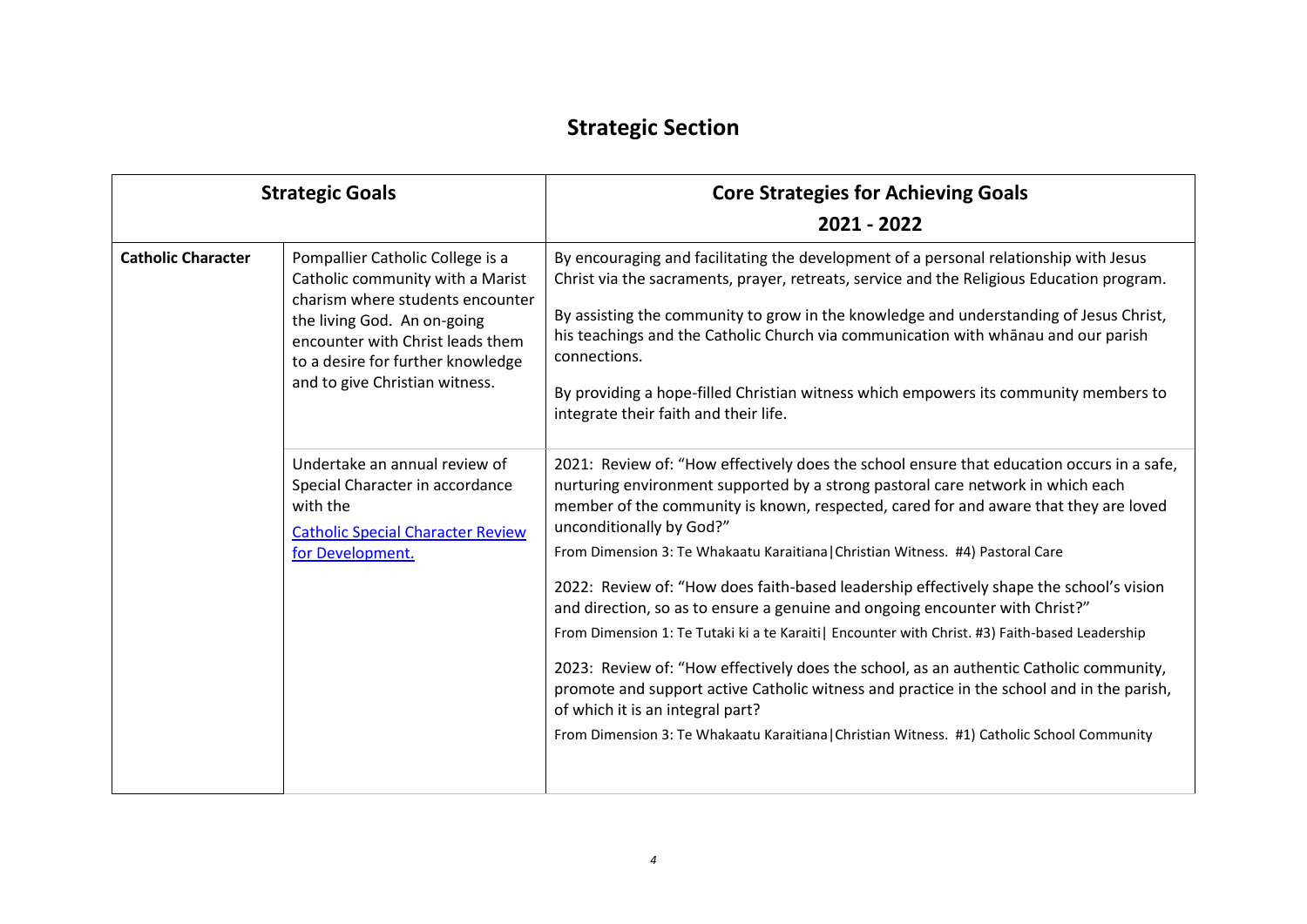|                           | Our students are well rounded,<br>outstanding citizens confident to<br>participate and contribute fully to<br>their God given abilities.                                                                                                                                                                                                                                               | Students learning integrates principles of Catholic Social Justice.<br>Students have opportunities to be engaged in social justice activities.                                                                                                                                                                                                                                                                                                                                                                                                                                                                                                                                                                                                                                                                  |
|---------------------------|----------------------------------------------------------------------------------------------------------------------------------------------------------------------------------------------------------------------------------------------------------------------------------------------------------------------------------------------------------------------------------------|-----------------------------------------------------------------------------------------------------------------------------------------------------------------------------------------------------------------------------------------------------------------------------------------------------------------------------------------------------------------------------------------------------------------------------------------------------------------------------------------------------------------------------------------------------------------------------------------------------------------------------------------------------------------------------------------------------------------------------------------------------------------------------------------------------------------|
| Te Tiriti o Waitangi      | To give effect to Te Tiriti o<br>Waitangi by -<br>working to ensure that plans,<br>i)<br>policies, and local curriculum<br>reflect local tikanga Māori,<br>mātauranga Māori, and te ao<br>Māori; and<br>taking all reasonable steps to<br>ii)<br>make instruction available in<br>tikanga Māori and te reo<br>Māori; and<br>achieving equitable<br>iii)<br>outcomes for Māori students | Emphasise the importance of local history and practices;<br>Improve the teaching of te reo Māori and tikanga Māori;<br>Contribute to meeting the Crown's duty to actively protect tino rangatiratanga rights; and<br>Make a significant contribution to achieving the Crown's Strategy for Māori Language<br>Revitalisation 2018 - 2023 - Maihi Karauna.                                                                                                                                                                                                                                                                                                                                                                                                                                                        |
| <b>Students' Learning</b> | All students achieve success<br>through the Pompallier Catholic<br>College Curriculum.                                                                                                                                                                                                                                                                                                 | By developing and implement teaching and learning strategies to address the needs of all<br>students.<br>By ensuring that the College has a teaching and learning programmes to provide all<br>students in Years 7-10 with opportunities to progress and achieve for success in all areas<br>of the National Curriculum.<br>Through the analysis of good quality assessment information, evaluate the progress and<br>achievement of students, giving priority first to student progress and achievement in<br>literacy and numeracy in Years 7/8; and then to: breadth and depth of learning related to<br>the needs, abilities and interests of students, the nature of the school's curriculum, and<br>the scope of the National Curriculum.<br>To embed the digital technologies curriculum for Years 7-10. |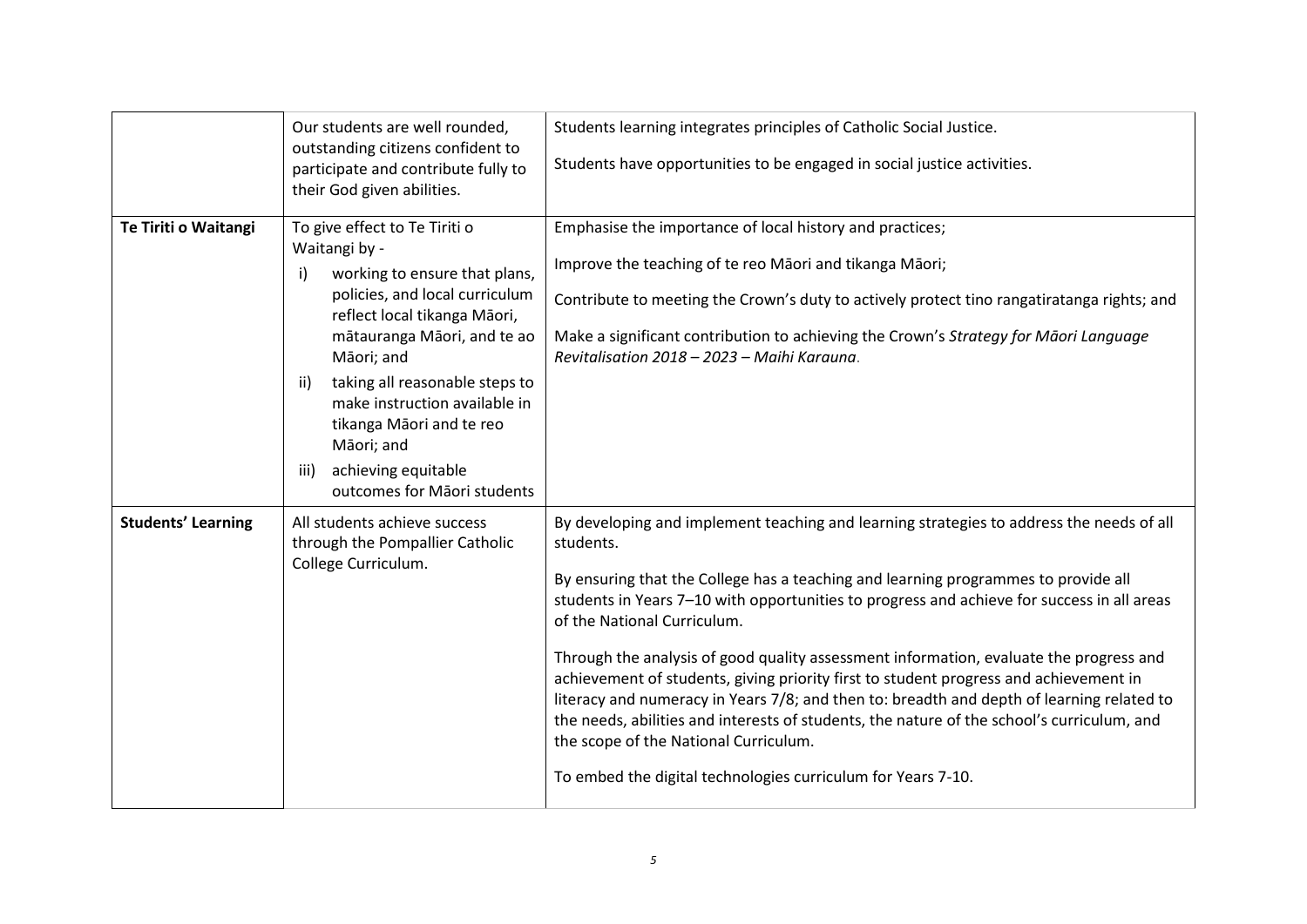|                                              |                                                                                                                                                                                                       | Provision of learning via the principles and pedagogy associated with STEAM.*                                                                                                                                                                                                                                                                                                                                                                 |
|----------------------------------------------|-------------------------------------------------------------------------------------------------------------------------------------------------------------------------------------------------------|-----------------------------------------------------------------------------------------------------------------------------------------------------------------------------------------------------------------------------------------------------------------------------------------------------------------------------------------------------------------------------------------------------------------------------------------------|
|                                              | No student leaves education<br>without a minimum of NCEA Level<br>2                                                                                                                                   | Through the enrolment of students in NorthTec trade academies, Gateway, Universities,<br>and STAR supported courses.<br>Development of on-line learning using Google classrooms for all students and staff.                                                                                                                                                                                                                                   |
| <b>Student Engagement</b>                    | Through the analysis of<br>information, identify students and<br>groups of students who are not<br>progressing and/or achieving, and<br>those who are at risk of not<br>progressing and/or achieving. | By providing appropriate career education and guidance for all students with a particular<br>emphasis on specific career guidance for those students who have been identified by the<br>school as being at risk of leaving school unprepared for the transition to the workplace or<br>further education/training.<br>By the on-going employment of a Family Worker to provide support and guidance for<br>families in our College community. |
| <b>School Organisation</b><br>and Structures | Provide a safe physical and<br>emotional environment for<br>students and staff to further the<br>desired educational outcomes of<br>the College.                                                      | By promoting healthy food and nutrition for all students and staff.<br>By providing counselling support for staff and students.<br>By being a school that operates by restorative practices.<br>To comply with any legislation currently in force or that may be developed to ensure the<br>safety of students and employees.                                                                                                                 |
| Personnel                                    | Develop and implement personnel<br>and industrial policies which<br>promote high levels of staff<br>performance and satisfaction.                                                                     | To be a good employer as defined in the State Sector Act 1988.<br>To comply with the conditions contained in employment contracts applying to teaching<br>and non-teaching staff.<br>Engaging with external service providers to promote expectations that their employees<br>receive the living wage.                                                                                                                                        |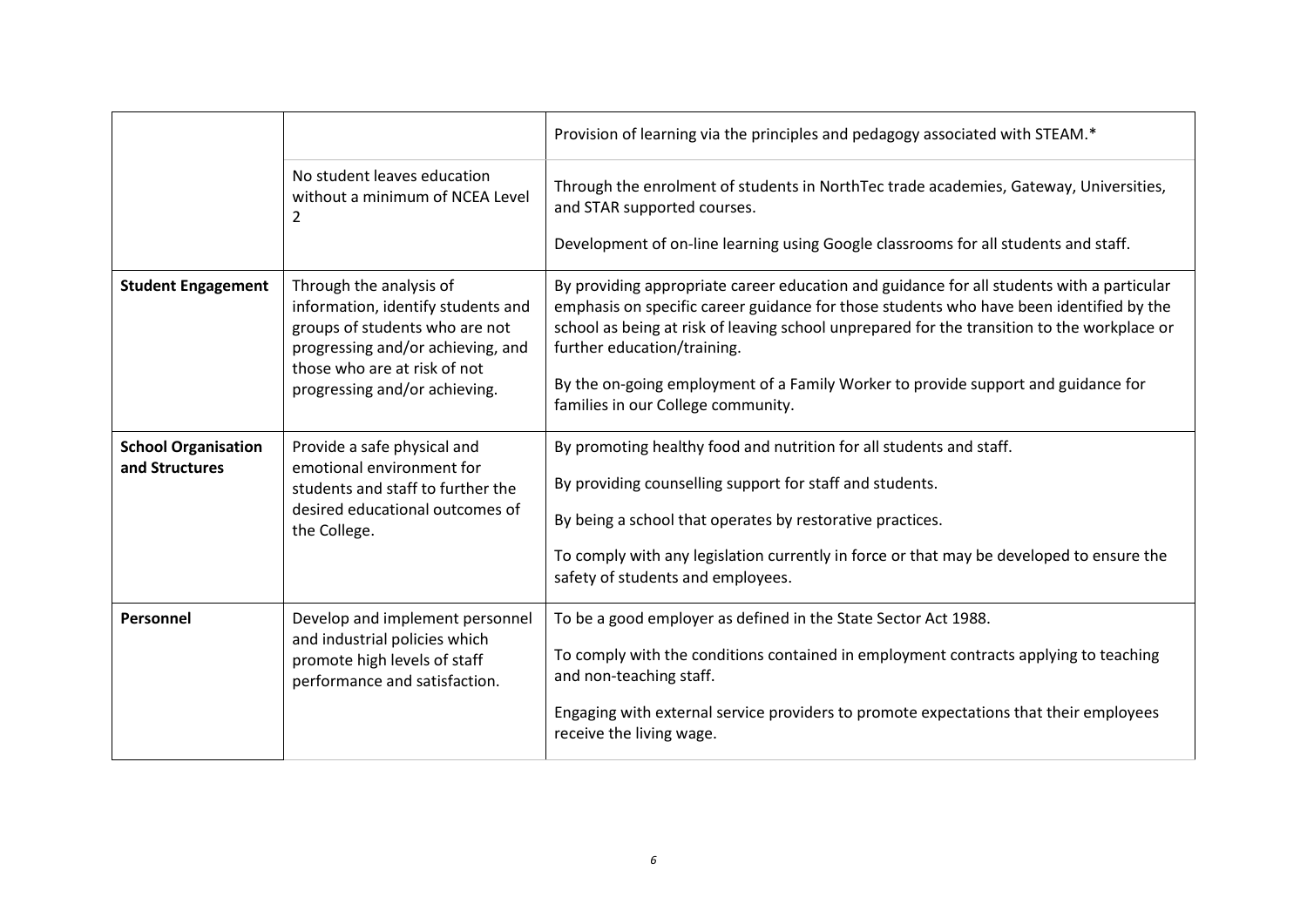|                |                                                                            | Develop and promote a school culture that supports high levels of staff work-place<br>satisfaction (Wellbeing).                                                                                                    |
|----------------|----------------------------------------------------------------------------|--------------------------------------------------------------------------------------------------------------------------------------------------------------------------------------------------------------------|
|                | Professional Development of the<br>Tagged teachers.                        | To enable the long-term support and promotion of Special Character via tagged teachers.<br>By the employment and development of staff to support the Special Character of the<br>College.                          |
|                | Professional development of SMT.                                           | By regular reflection and learning opportunities for the SMT.                                                                                                                                                      |
| Property       | Provide a safe, healthy learning<br>environment for students and<br>staff. | In conjunction with the Auckland Catholic Property department, apply a maintenance<br>programme to ensure that the school's buildings and facilities provide a safe, healthy<br>learning environment for students. |
|                |                                                                            | In conjunction with the Auckland Catholic Property Office, provide sufficient teaching<br>space for students and ensure buildings are fit for purpose.                                                             |
|                |                                                                            | By complying with the negotiated conditions of any current and capital asset agreement.                                                                                                                            |
| <b>Finance</b> | Financial resources shall be<br>managed in a fiscally responsible          | The provision of annual reports and monthly financial reports.                                                                                                                                                     |
|                | manner.                                                                    | The alignment of income and expenditure with budget.                                                                                                                                                               |
|                |                                                                            | By maintaining staffing at financially viable and approved levels.                                                                                                                                                 |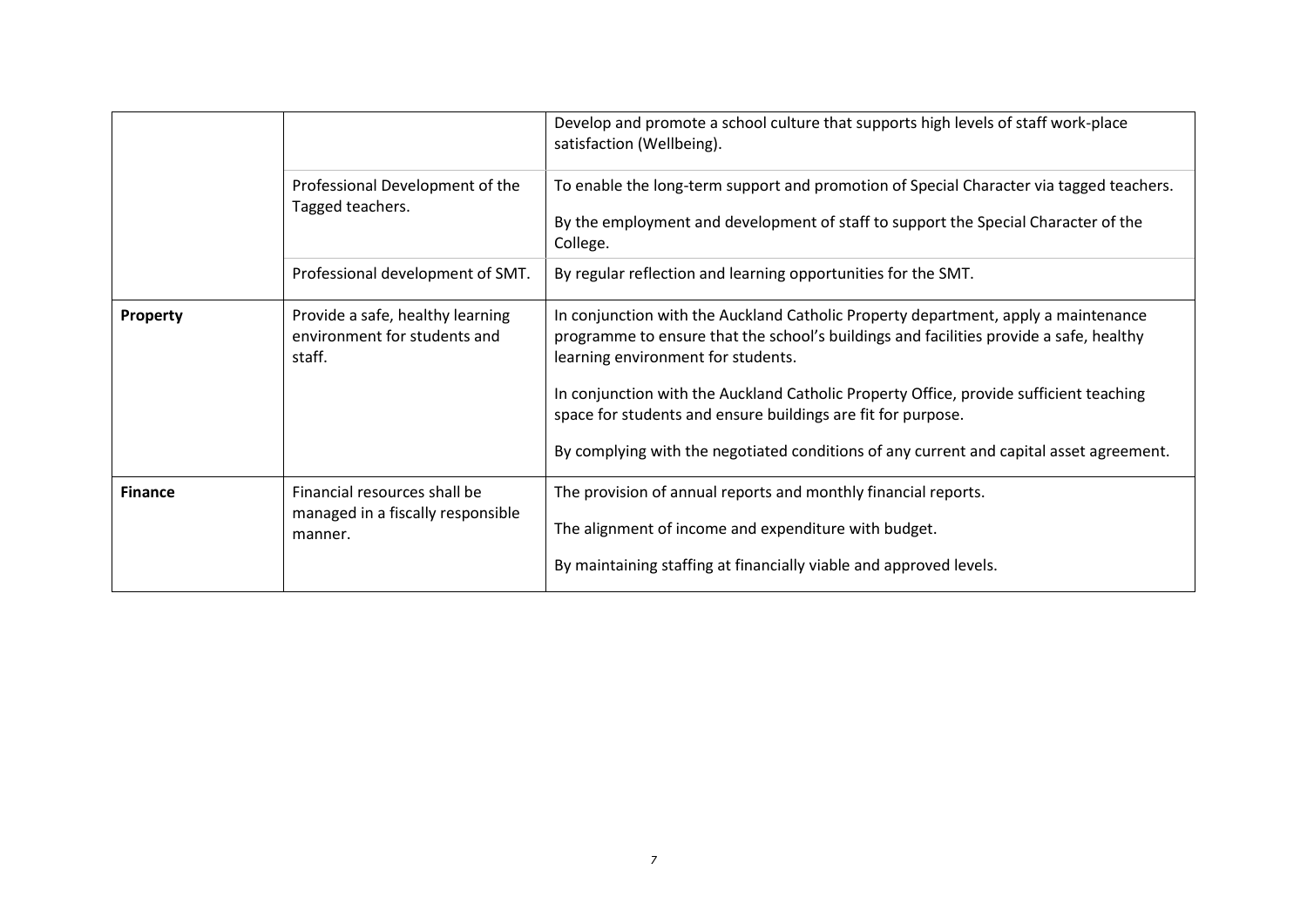# **Annual School Improvement Plan – SUMMARY**

| <b>Domain</b>             | <b>Annual Goal</b>                                                                                                                                                                                                                                                                                                | <b>Target</b>                                                                                                                                                                                                                                                                                                                      | <b>Short Report</b>               |
|---------------------------|-------------------------------------------------------------------------------------------------------------------------------------------------------------------------------------------------------------------------------------------------------------------------------------------------------------------|------------------------------------------------------------------------------------------------------------------------------------------------------------------------------------------------------------------------------------------------------------------------------------------------------------------------------------|-----------------------------------|
| <b>Catholic Character</b> | 1) Catholic Curriculum<br>How effectively does the school ensure that<br>education occurs in a safe, nurturing<br>environment supported by a strong pastoral<br>care network in which each member of the<br>community is known, respected, cared for and<br>aware that they are loved unconditionally by<br>God?" | That systems are in place to ensure that<br>ākonga are personally known, cared for, and<br>provided with support as required.<br>That pastoral care systems make use of the<br>support offered by Church, government, local<br>authority and social service agencies. (From<br>the Catholic Special Character review<br>document). | DP / DRS Term 3 to BOT            |
|                           | 2) Review of the Health programme                                                                                                                                                                                                                                                                                 | A health syllabus is developed for Year 7/8<br>and another for Year 9-10 and its method of<br>delivery is specified.                                                                                                                                                                                                               | AP Curriculum Term 2              |
|                           | 3) Charity actions associated with school events<br>for House fundraising:<br>Fiafia night<br>a)<br><b>School Ball</b><br>b)<br>Matariki Festival<br>C)<br>Junior Social<br>d)<br>Year 11 Dance<br>e)                                                                                                             |                                                                                                                                                                                                                                                                                                                                    |                                   |
| <b>Treaty of Waitangi</b> | Promote Te Reo and Tikanga Māori amongst<br>students and staff and highlight the connections<br>between Bishop Pompallier, Iwi and the Catholic<br>Church                                                                                                                                                         | Via the Year 10 curriculum review process,<br>evaluate having te reo Māori and Tikanga<br>Māori as a required course in Year 10<br>By the end of 2021 all staff and students:<br>Can count to ten in Māori                                                                                                                         | AP Curriculum<br><b>TIC Māori</b> |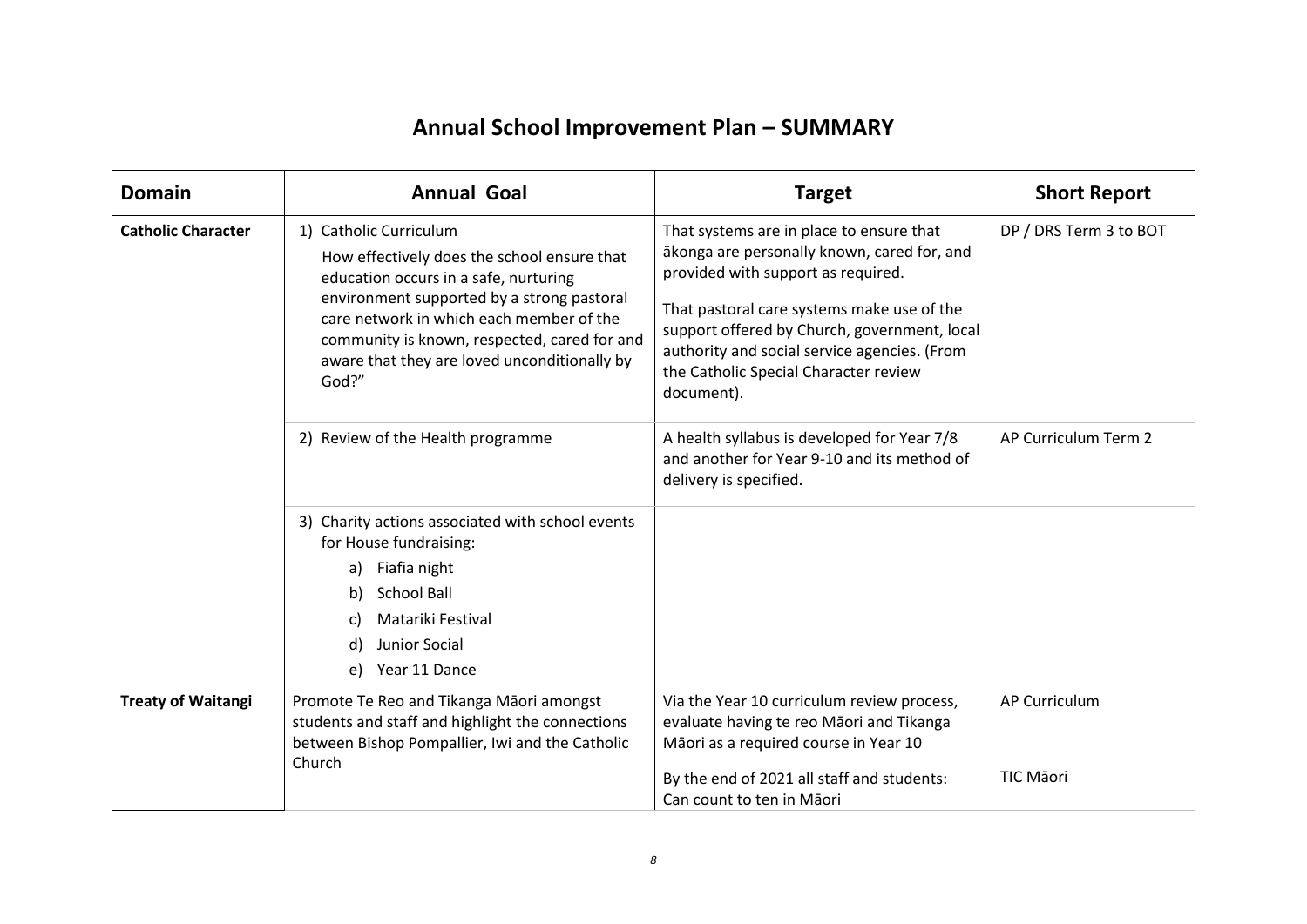|                           |                                                                                                                                                                   | Recite the days of the week in Māori<br>All staff can use an appropriate greeting and<br>pepeha.<br>The BOT commits to allocating staffing for the<br>teaching of te reo Māori at NCEA in 2022.                                                          |                                                    |
|---------------------------|-------------------------------------------------------------------------------------------------------------------------------------------------------------------|----------------------------------------------------------------------------------------------------------------------------------------------------------------------------------------------------------------------------------------------------------|----------------------------------------------------|
|                           | Staff have an understanding of the history of the<br>Catholic mission at Tangiteroria and Te Parawhau<br>Iwi and its connection into the story of our<br>College. | A TOD to visit Pompallier House, Poroti and<br>Tangiteroria Marae, Hatoi and other places of<br>historical significance to te Parawhau Iwi and<br>our Marist history.<br>Learn about the Catholic and Māori History<br>and the whakapapa of our College. | Principal: on-going<br>reporting                   |
|                           |                                                                                                                                                                   |                                                                                                                                                                                                                                                          |                                                    |
| <b>Students' Learning</b> | Ensure on-going high levels of student success in<br>NCEA.                                                                                                        | At Level 3 NCEA at least:                                                                                                                                                                                                                                | Principal to BOT in April                          |
|                           |                                                                                                                                                                   | 85% of students shall attain Level 3 NCEA                                                                                                                                                                                                                |                                                    |
|                           |                                                                                                                                                                   | 70% of students shall attain U.E                                                                                                                                                                                                                         |                                                    |
|                           |                                                                                                                                                                   | 80% of students shall attain 80 Level 3 credits<br>or more.                                                                                                                                                                                              |                                                    |
|                           |                                                                                                                                                                   | <b>Merit and Excellence endorsement in NCEA:</b>                                                                                                                                                                                                         |                                                    |
|                           |                                                                                                                                                                   | Levels 1, 2 and 3 are at a minimum level of<br>15% for Excellence and 30% for Merit<br>annually.                                                                                                                                                         |                                                    |
|                           |                                                                                                                                                                   | Celebration/Acknowledge NCEA Excellence<br>and Merit endorsements at assembly.                                                                                                                                                                           | DP at second assembly                              |
|                           | No student leaves education without NCEA Level<br>2.                                                                                                              | All students attain Level 2 NCEA or move to<br>further education that enables such an<br>outcome.                                                                                                                                                        | Guidance Counsellor, AP<br>Curriculum, Gateway Co- |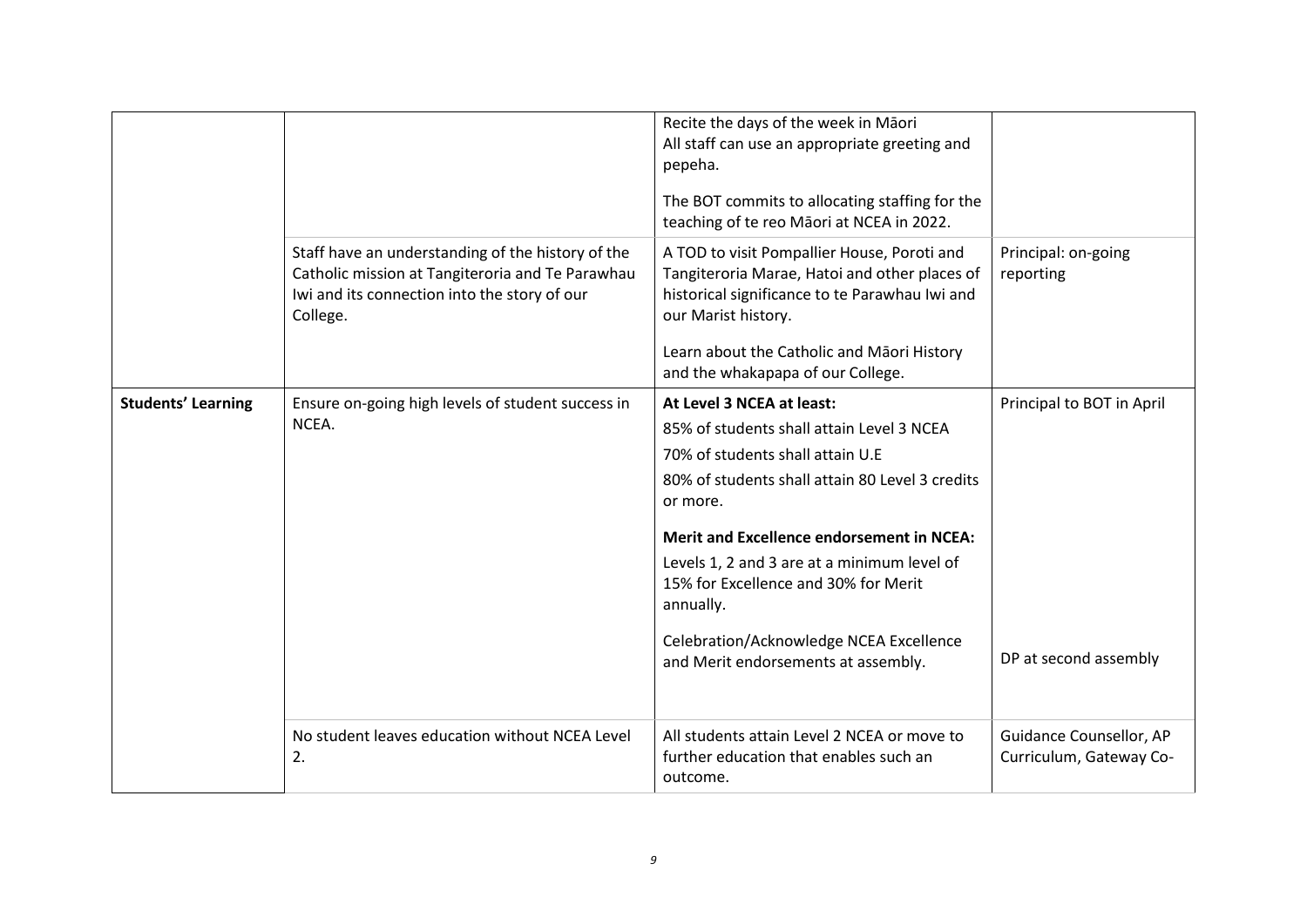|                                              |                                                                                                                                                                                                              |                                                                                                                                                                                                                    | ordinator and Deans<br>Years: 11, 12                                         |
|----------------------------------------------|--------------------------------------------------------------------------------------------------------------------------------------------------------------------------------------------------------------|--------------------------------------------------------------------------------------------------------------------------------------------------------------------------------------------------------------------|------------------------------------------------------------------------------|
|                                              | Digital Technologies Curriculum<br>Complete provision of Digital Technologies<br>Curriculum.                                                                                                                 | Review and further develop programme for<br>the digital curriculum for Years 7-10.                                                                                                                                 | AP Curriculum and FT<br>report to BOT Term 3.                                |
|                                              | Offering learning via the learning and teaching<br>principles of STEAM at Years 7 - 10.                                                                                                                      |                                                                                                                                                                                                                    | DP report to BOT Term 3                                                      |
|                                              | NorthTec Trade Academies.                                                                                                                                                                                    | To enable selected students in Year 12 and<br>Year 13 to enrol in Trade Academies.                                                                                                                                 |                                                                              |
| <b>Student Engagement</b>                    | Specific career guidance for those students who<br>have been identified by the school as being at risk<br>of leaving school unprepared for the transition to<br>the workplace or further education/training. | Develop procedures for the identification and<br>tracking of "at risk" students.<br>Tracking of "at risk" students and the use of<br>Career Central.<br>Development of Individual Education<br>Programmes (IEP's). | Careers Advisor and<br>Learning Support Co-<br>ordinator to BOT in Term<br>3 |
| <b>School Organisation</b><br>and Structures | Ensure a coherent curriculum flow for Years $7 - 10$<br>to enhance educational outcomes.                                                                                                                     | Schemes of work are sufficiently detailed to<br>meet the needs of the College and to enable a<br>coherent curriculum flow.                                                                                         | AP to Principal in Term 1<br>and BOT report in Term 2                        |
|                                              | To provide terms of reference for a review of the<br>Year 10 curriculum.                                                                                                                                     | Completion of task.                                                                                                                                                                                                | Principal report to BOT in<br>Term 1                                         |
|                                              | To undertake a review of the Year 10 curriculum.                                                                                                                                                             | Provision of report.                                                                                                                                                                                               | Principal and AP<br>Curriculum in Term 2                                     |
| Personnel                                    | To enable the long-term support and promotion of<br>Special Character via tagged teachers.                                                                                                                   | Development of existing Catholic staff<br>Retreats                                                                                                                                                                 | On-going reporting by<br>Principal                                           |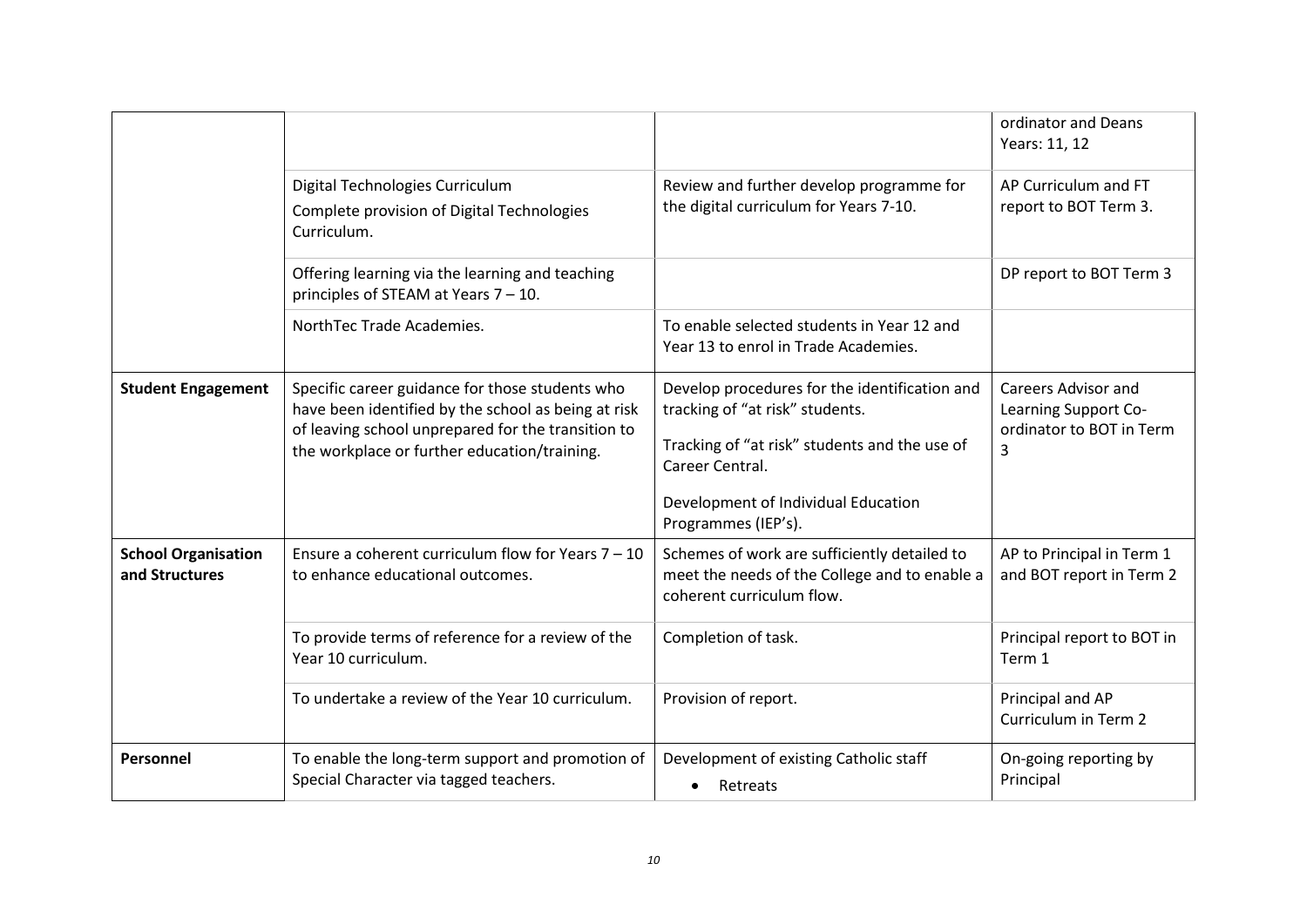|                |                                                                                                                    | Professional development                                                     |                                     |
|----------------|--------------------------------------------------------------------------------------------------------------------|------------------------------------------------------------------------------|-------------------------------------|
|                | Develop and promote a school culture that<br>supports high levels of staff work-place<br>satisfaction (Wellbeing). | Surveys indicate high levels of staff work-<br>place satisfaction.           |                                     |
|                | Professional development addressing a range of<br>educational issues and needs.                                    | As determined via the Professional Learning<br>Groups.                       |                                     |
|                | Induction process for all new staff and relieving<br>teachers                                                      | A process is discerned, recorded and made<br>reviewed annually by DP.        | DP to BOT in Term 1                 |
| Property       | All property shall be water tight.                                                                                 | Fire alarms in Canteen.                                                      | Principal: on-going<br>reporting    |
|                | Sufficient teaching space shall be available for<br>students.                                                      | On-going property work in consultation with<br>the Catholic Property Office. |                                     |
|                | To have on-going dialogue with the Auckland<br>Catholic Property Office.                                           |                                                                              |                                     |
|                | Landscaping projects to enhance student<br>amenities and appearance                                                | Front rock wall of school entrance way.<br>Tree planting and gardens.        |                                     |
| <b>Finance</b> | Financial resources shall be managed in a fiscally<br>responsible manner.                                          | Alignment of Invoicing with MOE regulations.                                 | Finance sub-committee<br>reporting. |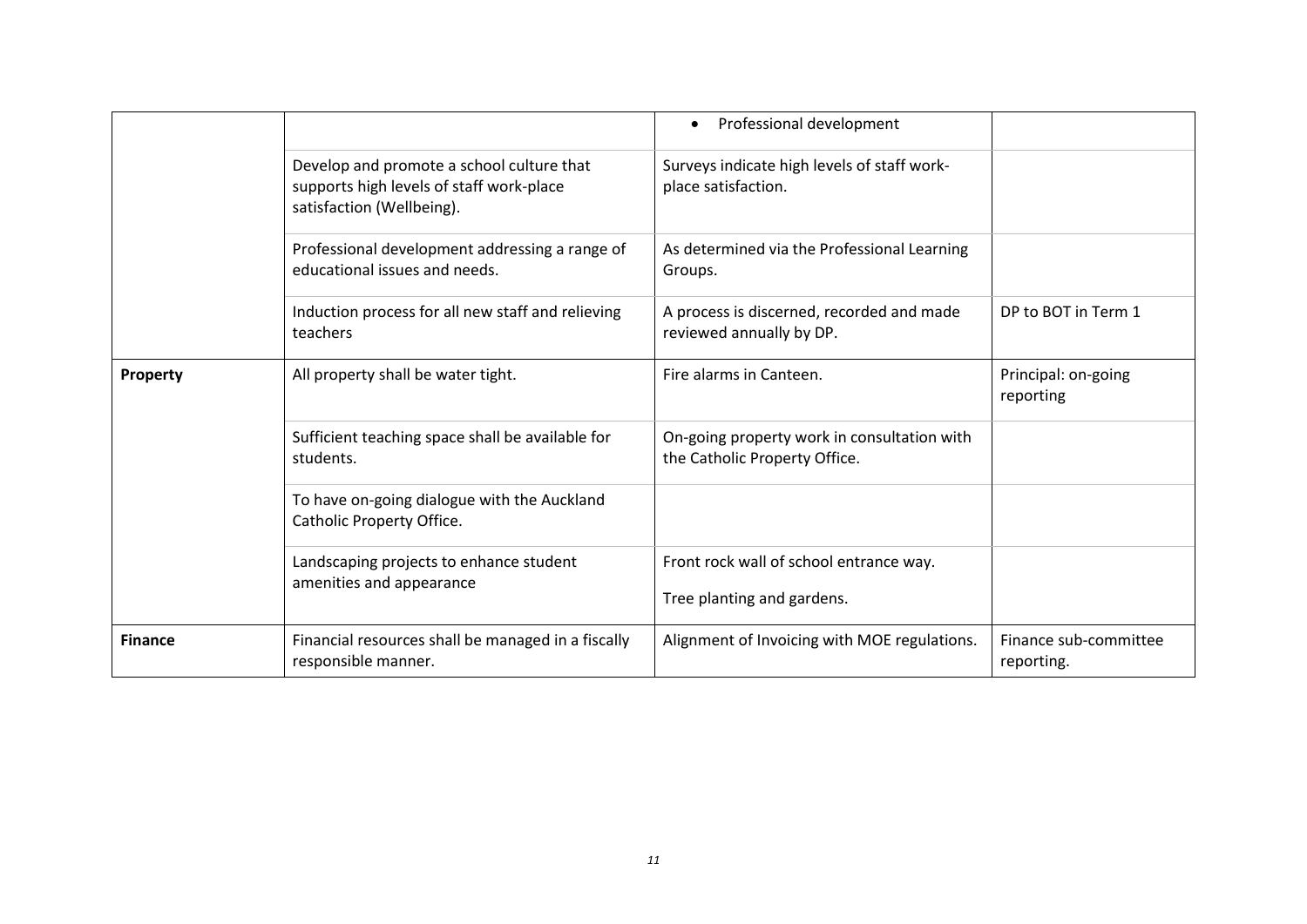| 2021 Improvement Plan # 1. Domain Special Character                                                                                                              |                                                                                                                                                                                              |  |
|------------------------------------------------------------------------------------------------------------------------------------------------------------------|----------------------------------------------------------------------------------------------------------------------------------------------------------------------------------------------|--|
| <b>School Goal</b>                                                                                                                                               | <b>School Target</b>                                                                                                                                                                         |  |
| That education occurs in a safe, nurturing environment supported by                                                                                              | Where do we want to be at the end of 2021?                                                                                                                                                   |  |
| a strong pastoral care network in which each member of the<br>community is known, respected, cared for and aware that they are<br>loved unconditionally by God?" | 1. As people of the Gospel and in the light of the preferential<br>option for the poor, staff and students treat each person with<br>respect and aroha, and reach out to those most in need. |  |
|                                                                                                                                                                  | 2. Systems are in place to ensure that akonga (and staff) are<br>personally known, cared for, and provided with support as<br>required.                                                      |  |
|                                                                                                                                                                  | 3. Behaviour management processes are fair, clear to all, and<br>guided by restorative practice, linked to Catholic social teaching.                                                         |  |
|                                                                                                                                                                  |                                                                                                                                                                                              |  |

#### **Baseline data and Target.**

*What measurable outcome does the SMT want to achieve at the end of 2021?*

#### **Key Improvement Strategies**

*What do we have to learn? What will we do? When? Who is responsible? Consider goal clarity and communication; strategic resourcing; PLD; routines that need changing*

| When                              | What                                                                       | Who        | <b>Indicators of Progress</b>                                                                                                                        |  |
|-----------------------------------|----------------------------------------------------------------------------|------------|------------------------------------------------------------------------------------------------------------------------------------------------------|--|
|                                   |                                                                            |            | What will we see that has changed in learner/teacher behaviours?<br>When will we see it?                                                             |  |
| ַיִּיִי                           | Principles of Social Justice                                               | <b>DRS</b> | Understanding of the 7 principles and the emphasis on principles of<br>human dignity, care for creation and the preferential option for the<br>poor. |  |
| <b>Staff</b><br><b>Meeting T1</b> | Staff have input and opportunity for discussion re<br>restorative practice | Principal  | Staff are familiar with restorative practice methodology and rational<br>within a Catholic School context                                            |  |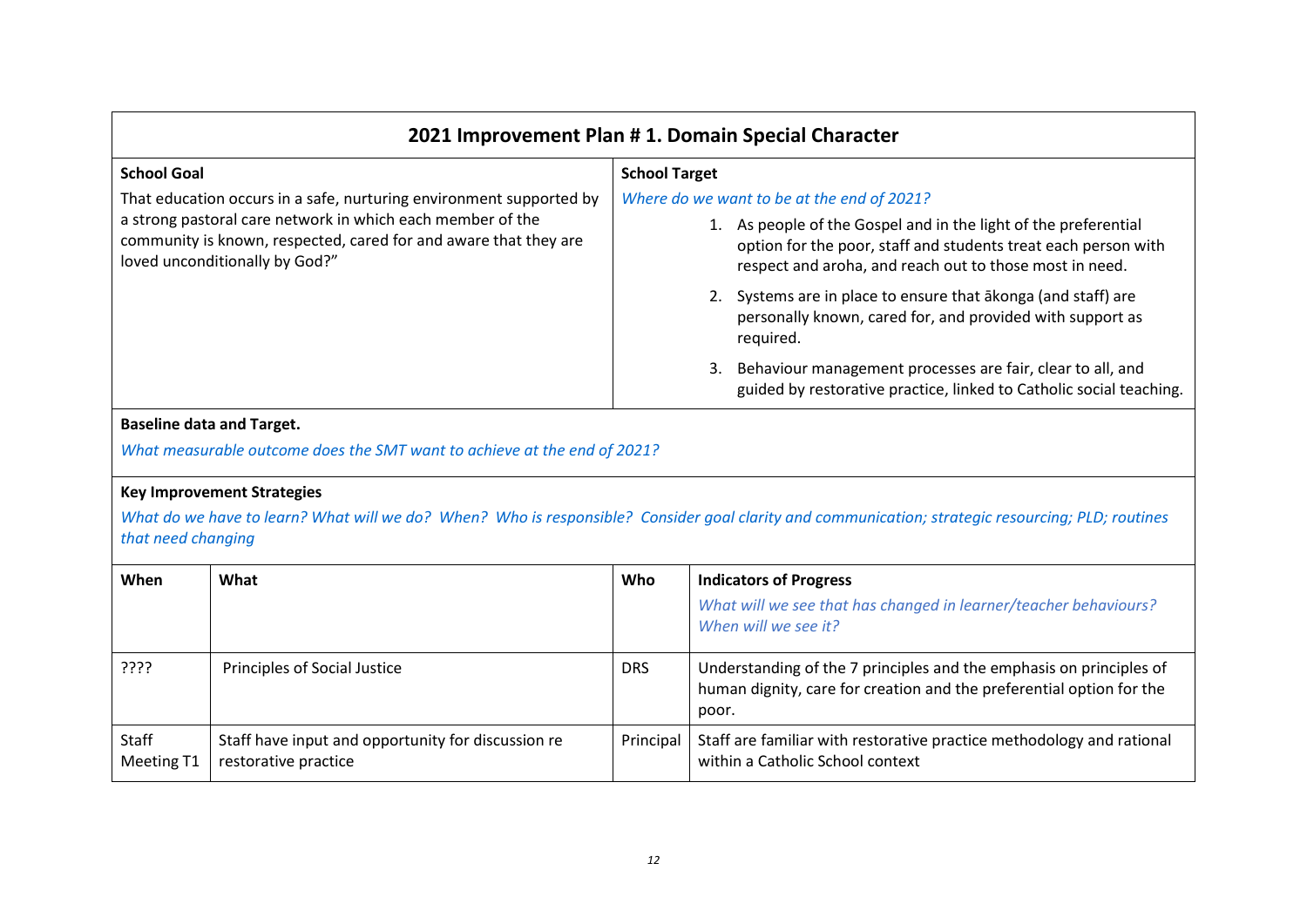| Staff<br>meeting T1                                  | Pastoral needs identification, tracking and support is<br>occurring via whanau classes, guidance, deans and<br>classroom teachers. | DP | Staff are recording via Kamar and Careers Central relevant student<br>data. |  |  |  |
|------------------------------------------------------|------------------------------------------------------------------------------------------------------------------------------------|----|-----------------------------------------------------------------------------|--|--|--|
| <b>Monitoring</b>                                    |                                                                                                                                    |    |                                                                             |  |  |  |
|                                                      | How are we going? Where are the gaps? What needs to change?                                                                        |    |                                                                             |  |  |  |
|                                                      | Review and alter the plan term-by-term to respond to changes.                                                                      |    |                                                                             |  |  |  |
| <b>Resourcing</b>                                    |                                                                                                                                    |    |                                                                             |  |  |  |
| How much money and time is needed? Who will help us? |                                                                                                                                    |    |                                                                             |  |  |  |
| PD budget for training of staff.                     |                                                                                                                                    |    |                                                                             |  |  |  |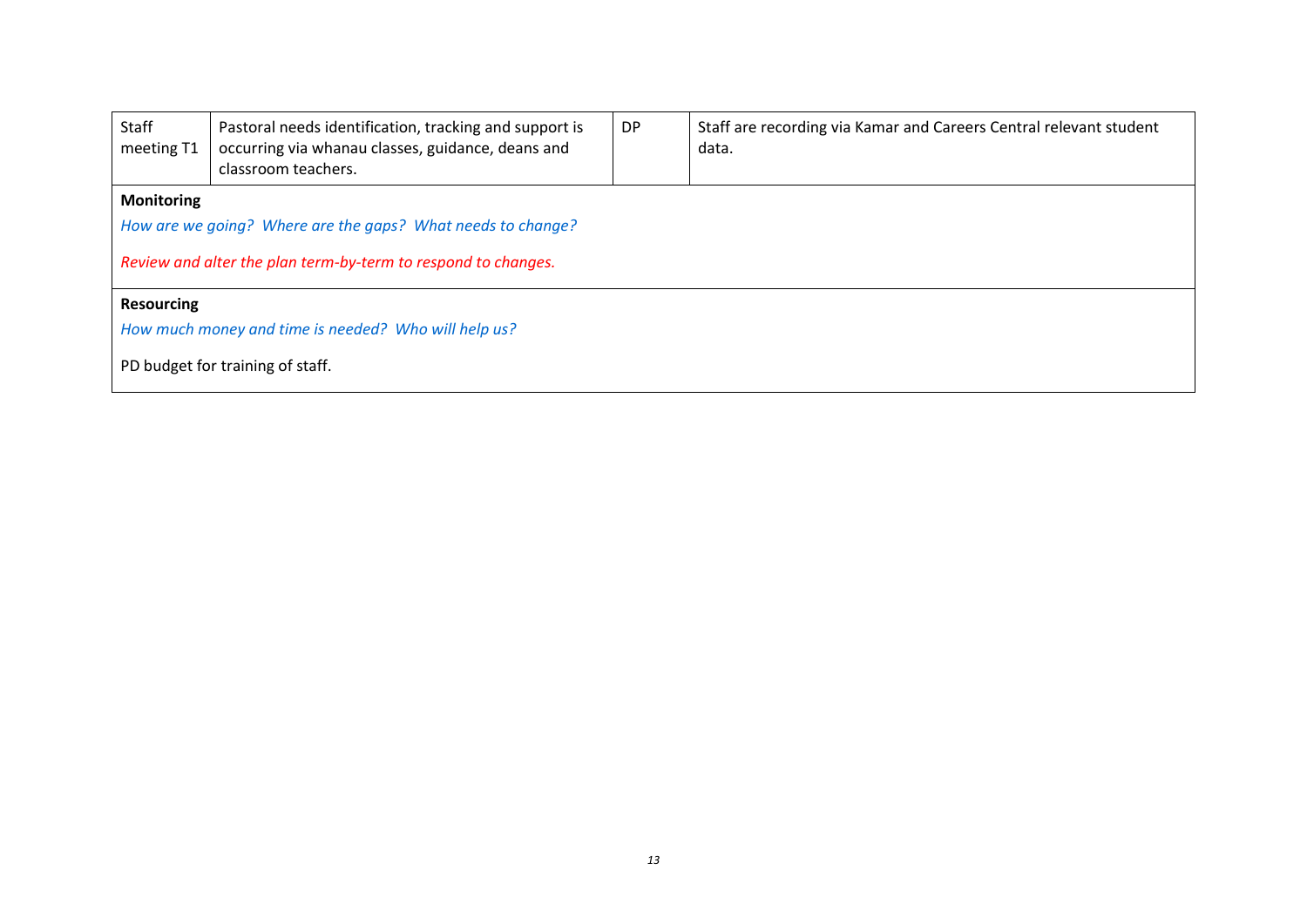|                                                                                                                                     | 2021 Improvement Plan #2 Domain: Students' Learning. |                                                                                                               |                                                                      |           |                                                                                                 |                                                           |           |                                                                             |                                                                                                                                             |
|-------------------------------------------------------------------------------------------------------------------------------------|------------------------------------------------------|---------------------------------------------------------------------------------------------------------------|----------------------------------------------------------------------|-----------|-------------------------------------------------------------------------------------------------|-----------------------------------------------------------|-----------|-----------------------------------------------------------------------------|---------------------------------------------------------------------------------------------------------------------------------------------|
| <b>School Goal:</b>                                                                                                                 |                                                      |                                                                                                               |                                                                      |           |                                                                                                 | <b>School Target:</b>                                     |           |                                                                             |                                                                                                                                             |
| No student leaves education without NCEA Level 2.                                                                                   |                                                      |                                                                                                               | Development of on-line teaching and learning using Google classroom. |           |                                                                                                 |                                                           |           |                                                                             |                                                                                                                                             |
|                                                                                                                                     |                                                      | Baseline data and Annual Target: Where do we want to be at the end of 2021? The focus is on student outcomes. |                                                                      |           |                                                                                                 |                                                           |           |                                                                             |                                                                                                                                             |
|                                                                                                                                     |                                                      | School leavers with Level 2                                                                                   | 2015                                                                 | 2016      | 2017                                                                                            | 2018                                                      | 2019      | 2020 target                                                                 |                                                                                                                                             |
|                                                                                                                                     |                                                      | % with Level 2<br>(No. students without NCEA L2)                                                              | 93<br>(9)                                                            | 96<br>(3) | 93<br>(5)                                                                                       | 94<br>(4)                                                 | 88<br>(6) | 100%                                                                        |                                                                                                                                             |
|                                                                                                                                     |                                                      |                                                                                                               |                                                                      |           |                                                                                                 |                                                           |           | 2019: Of the 6 without Level $2 - 2$ into apprenticeships, 1 International. |                                                                                                                                             |
|                                                                                                                                     |                                                      | of the target. This provides justification for what you are targeting.                                        |                                                                      |           |                                                                                                 |                                                           |           |                                                                             | Where are we now? Summarise data – using a grid with key data can be powerful in that the reader is then in the position to judge the value |
|                                                                                                                                     |                                                      | <b>Key Improvement Strategies</b>                                                                             |                                                                      |           |                                                                                                 |                                                           |           |                                                                             |                                                                                                                                             |
| When                                                                                                                                |                                                      | <b>What (examples)</b>                                                                                        |                                                                      |           |                                                                                                 | Who                                                       |           | <b>Indicators of Progress</b>                                               |                                                                                                                                             |
| Consider goal clarity and communication; strategic<br>resourcing; PLD; routines that need changing;<br>assessment practices;        |                                                      |                                                                                                               |                                                                      |           | What will we see that has changed in<br>learner/teacher/leader behaviours? When will we see it? |                                                           |           |                                                                             |                                                                                                                                             |
| Term 1, Week 2<br>Staff are able to create and populate a Google Classroom<br>for all of their Classes inclusive of Whanau classes. |                                                      |                                                                                                               | AP EOTC/TT                                                           |           | Term 1, Week 3: staff have created a Google classroom for<br>all of their classes.              |                                                           |           |                                                                             |                                                                                                                                             |
|                                                                                                                                     |                                                      |                                                                                                               |                                                                      |           | classes (AP curriculum to manage)                                                               | Staff attest to having created a Google classroom for all |           |                                                                             |                                                                                                                                             |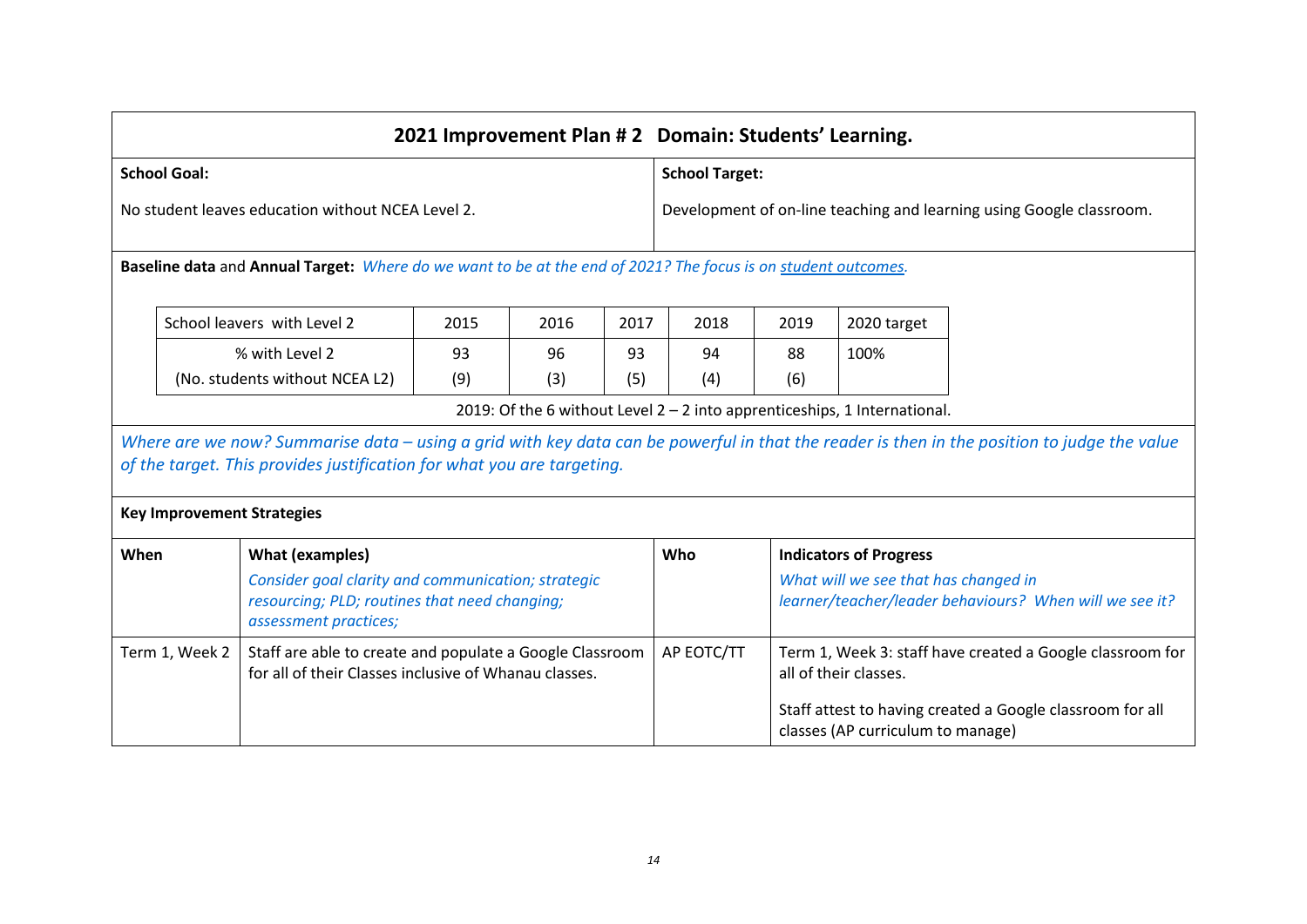| Term 1                                                                     | Professional Learning session relating to the use of<br>Google applications within the context of Google<br>classroom | Principal and<br>highly skilled<br>staff. | Utilisation of Google classroom to support regular<br>teaching and ability to use it for remote delivery of<br>teaching and learning. |  |  |  |
|----------------------------------------------------------------------------|-----------------------------------------------------------------------------------------------------------------------|-------------------------------------------|---------------------------------------------------------------------------------------------------------------------------------------|--|--|--|
| <b>Monitoring</b><br>How are we going – check student outcomes every term. |                                                                                                                       |                                           |                                                                                                                                       |  |  |  |
| <b>Resourcing</b>                                                          |                                                                                                                       |                                           |                                                                                                                                       |  |  |  |
| How much money and time is needed? Who will help us?                       |                                                                                                                       |                                           |                                                                                                                                       |  |  |  |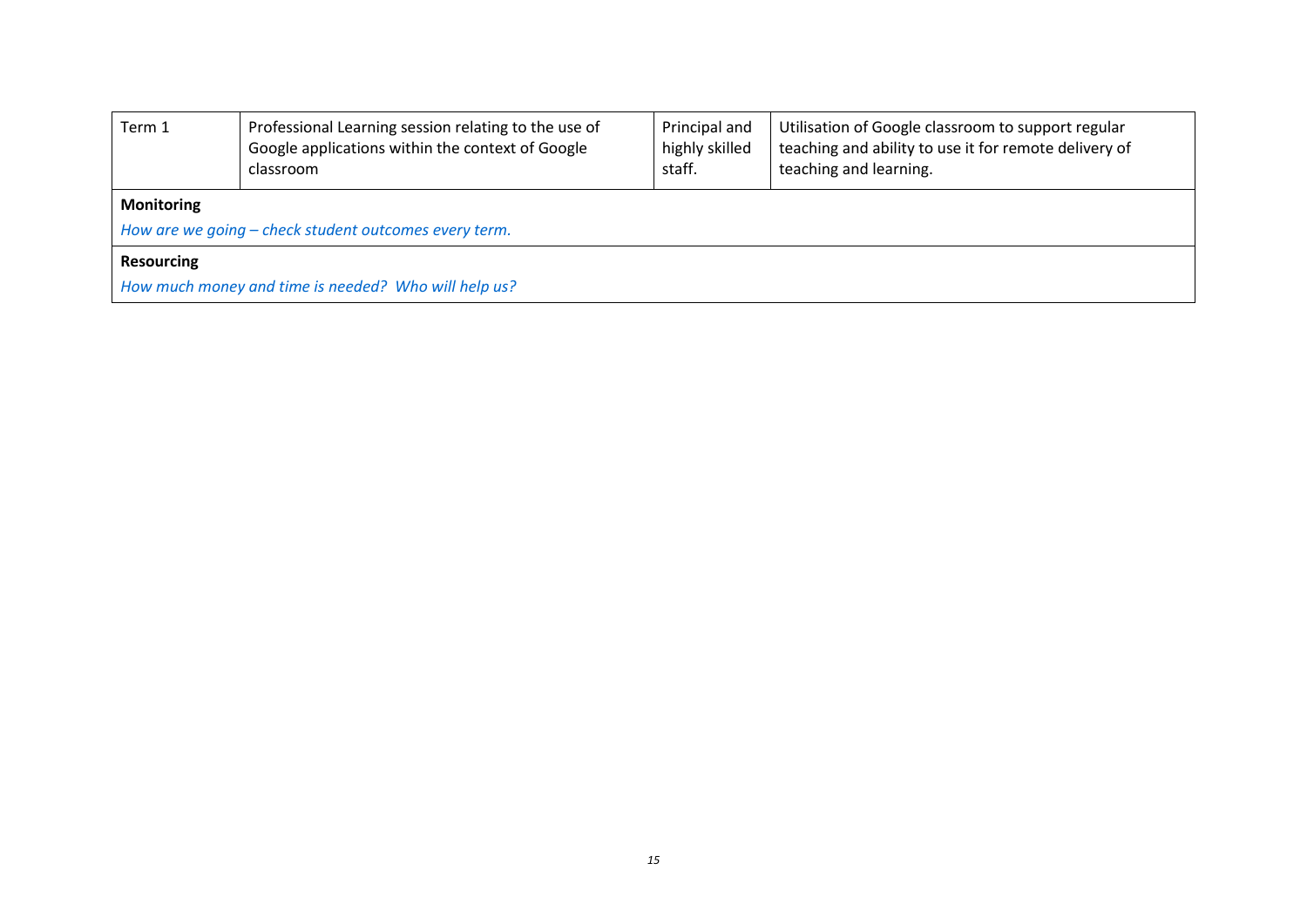| 2021 Improvement Plan #3 Domain: Personnel |                                                                                                                      |           |                                                                                                                                                                                                                   |  |  |
|--------------------------------------------|----------------------------------------------------------------------------------------------------------------------|-----------|-------------------------------------------------------------------------------------------------------------------------------------------------------------------------------------------------------------------|--|--|
| <b>School Goal</b>                         |                                                                                                                      |           | <b>School Target</b>                                                                                                                                                                                              |  |  |
|                                            |                                                                                                                      |           | Where do we want to be at the end of 2020?                                                                                                                                                                        |  |  |
|                                            | The school shall provide an induction process that meets the needs<br>of new staff and the operation of the College. |           | A formal induction process is developed for the support of all new staff members<br>and relief teachers. A staff exit survey is constructed and administered. The<br>process is reviewed at the end of each year. |  |  |
|                                            | <b>Baseline data and Target</b>                                                                                      |           |                                                                                                                                                                                                                   |  |  |
|                                            | What measurable outcome does this Dept. want to achieve at the end of 2020?                                          |           |                                                                                                                                                                                                                   |  |  |
| that need changing                         | <b>Key Improvement Strategies</b>                                                                                    |           | What do we have to learn? What will we do? When? Who is responsible? Consider goal clarity and communication; strategic resourcing; PLD; routines                                                                 |  |  |
| When                                       | What                                                                                                                 | Who       | <b>Indicators of Progress</b>                                                                                                                                                                                     |  |  |
|                                            |                                                                                                                      |           | What will we see that has changed in learner/teacher behaviours?<br>When will we see it?                                                                                                                          |  |  |
| T1                                         | An induction process meets the initial and on-<br>going needs of various parties.                                    | <b>DP</b> | New staff affirm that the process meets their needs.                                                                                                                                                              |  |  |
| T <sub>2</sub>                             | <b>Exit Survey</b>                                                                                                   | AP TT     | A rational and procedure is developed for the use of exit surveys<br>and a suitable survey is developed for staff                                                                                                 |  |  |
| T4                                         | Review of induction process                                                                                          | <b>DP</b> |                                                                                                                                                                                                                   |  |  |
| <b>Monitoring</b>                          | How are we going? Where are the gaps? What needs to change?                                                          |           |                                                                                                                                                                                                                   |  |  |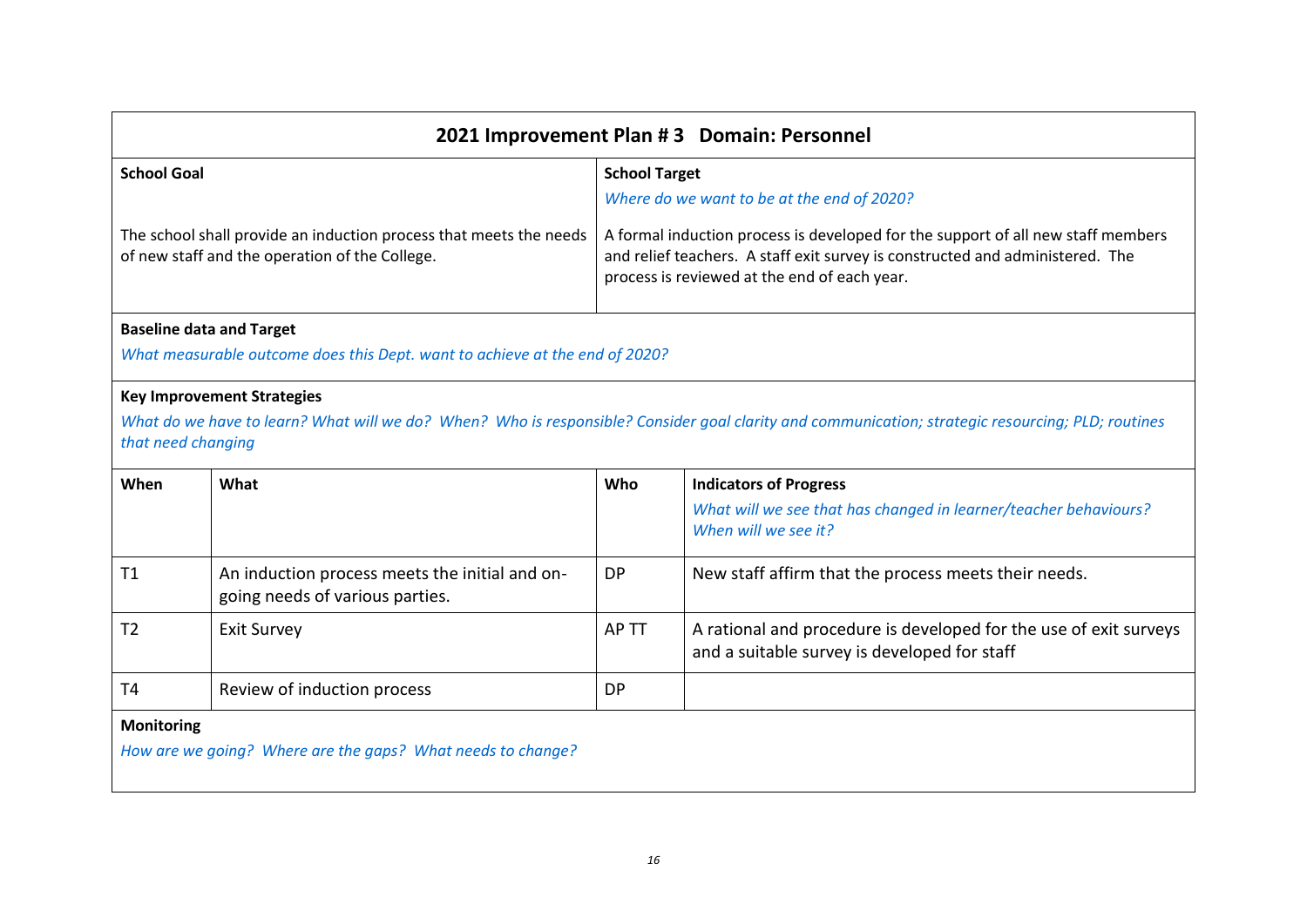**Resourcing** *How much money and time is needed? Who will help us?*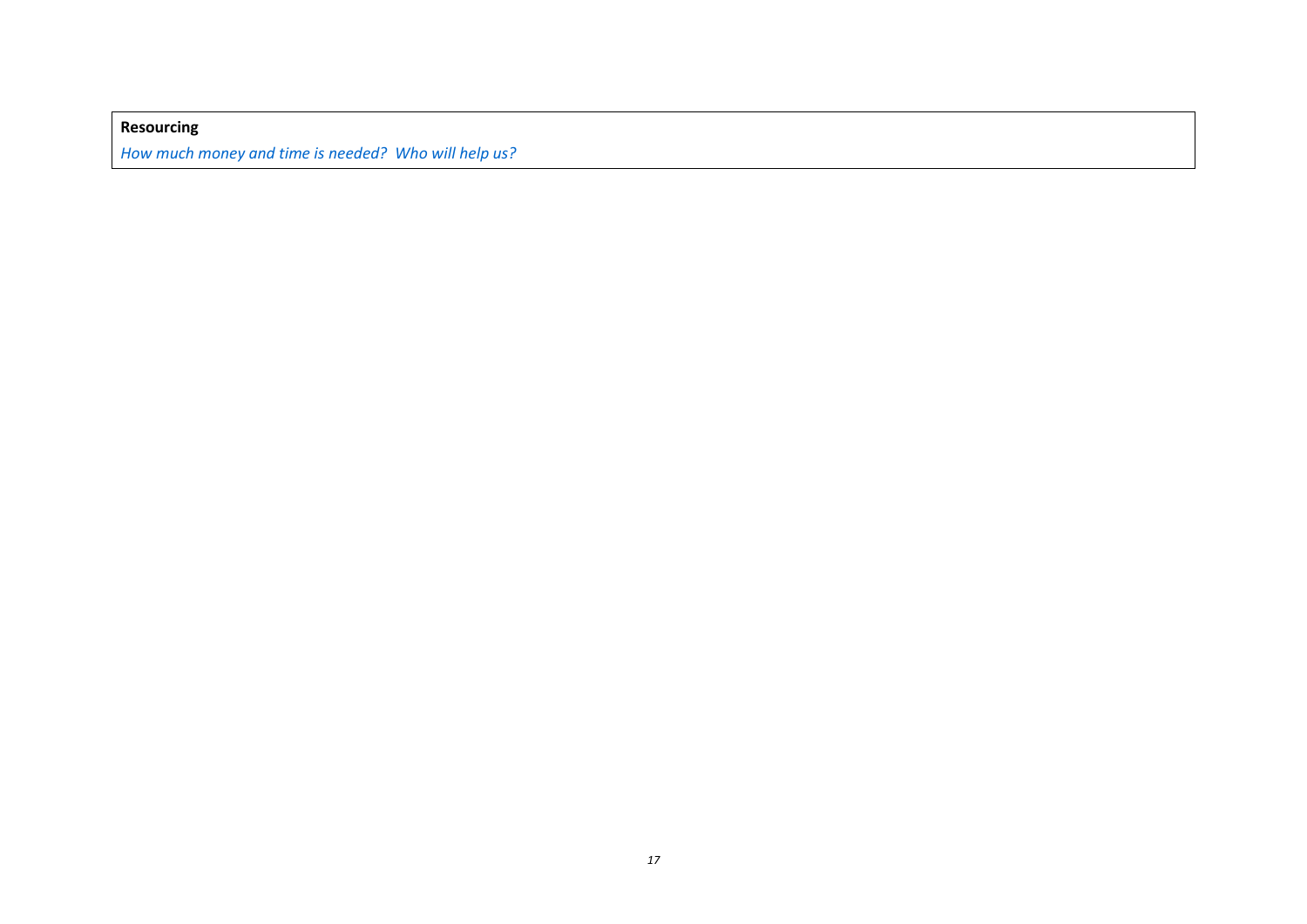| 2021 Improvement Plan #4. Domain Learning Areas |                                                                                                                                                                                                                                                                                                                                                                                                                                      |                                                                                                                                                                                                                           |                                                                                                                                                   |  |  |  |
|-------------------------------------------------|--------------------------------------------------------------------------------------------------------------------------------------------------------------------------------------------------------------------------------------------------------------------------------------------------------------------------------------------------------------------------------------------------------------------------------------|---------------------------------------------------------------------------------------------------------------------------------------------------------------------------------------------------------------------------|---------------------------------------------------------------------------------------------------------------------------------------------------|--|--|--|
| <b>School Goal</b>                              |                                                                                                                                                                                                                                                                                                                                                                                                                                      | <b>School Target</b>                                                                                                                                                                                                      |                                                                                                                                                   |  |  |  |
|                                                 |                                                                                                                                                                                                                                                                                                                                                                                                                                      |                                                                                                                                                                                                                           | Where do we want to be at the end of 2021?                                                                                                        |  |  |  |
|                                                 | To embed the provision of STEAM pedagogy within the Year 7<br>- 10 curriculum in the 2021 school year.                                                                                                                                                                                                                                                                                                                               | For students in Years 7 -10 to have ready in 2021 a project based STEAM activity that<br>incorporates: inquiry learning, critical thinking, dialogue with partners and based upon a<br>real-life situation/problem/issue. |                                                                                                                                                   |  |  |  |
|                                                 | <b>Baseline data and Target</b>                                                                                                                                                                                                                                                                                                                                                                                                      |                                                                                                                                                                                                                           |                                                                                                                                                   |  |  |  |
|                                                 | What measurable outcome does this group want to achieve at the end of 2021?                                                                                                                                                                                                                                                                                                                                                          |                                                                                                                                                                                                                           |                                                                                                                                                   |  |  |  |
|                                                 | To provide an opportunity for students to undertake an inquiry into a real-life situation/problem/issue drawing upon their STEAM knowledge and<br>applying critical thinking to produce a desired outcome.<br>Year 7/8 within the rotation classes (1 term).<br>Targeted Learning areas for 2021.<br>Year 9 Maths and Social Studies.<br>Year 10 Science and Religious Studies.<br>Implementation and review of project Term 4, 2021 |                                                                                                                                                                                                                           |                                                                                                                                                   |  |  |  |
|                                                 | <b>Key Improvement Strategies</b>                                                                                                                                                                                                                                                                                                                                                                                                    |                                                                                                                                                                                                                           |                                                                                                                                                   |  |  |  |
| that need changing.                             |                                                                                                                                                                                                                                                                                                                                                                                                                                      |                                                                                                                                                                                                                           | What do we have to learn? What will we do? When? Who is responsible? Consider goal clarity and communication; strategic resourcing; PLD; routines |  |  |  |
| When                                            | What                                                                                                                                                                                                                                                                                                                                                                                                                                 | Who                                                                                                                                                                                                                       | <b>Indicators of Progress</b>                                                                                                                     |  |  |  |
|                                                 |                                                                                                                                                                                                                                                                                                                                                                                                                                      |                                                                                                                                                                                                                           | What will we see that has changed in learner/teacher behaviours?<br>When will we see it?                                                          |  |  |  |
|                                                 | A STEAM activity is provided for all Year 7/8<br>students via the STEAM rotation.                                                                                                                                                                                                                                                                                                                                                    | <b>COL Tech Year</b><br>7/8                                                                                                                                                                                               | At the end of each rotation, students have a conceptual understanding<br>of the principles of STEAM and how to apply them in a practical way.     |  |  |  |

 $\mathbf{r}$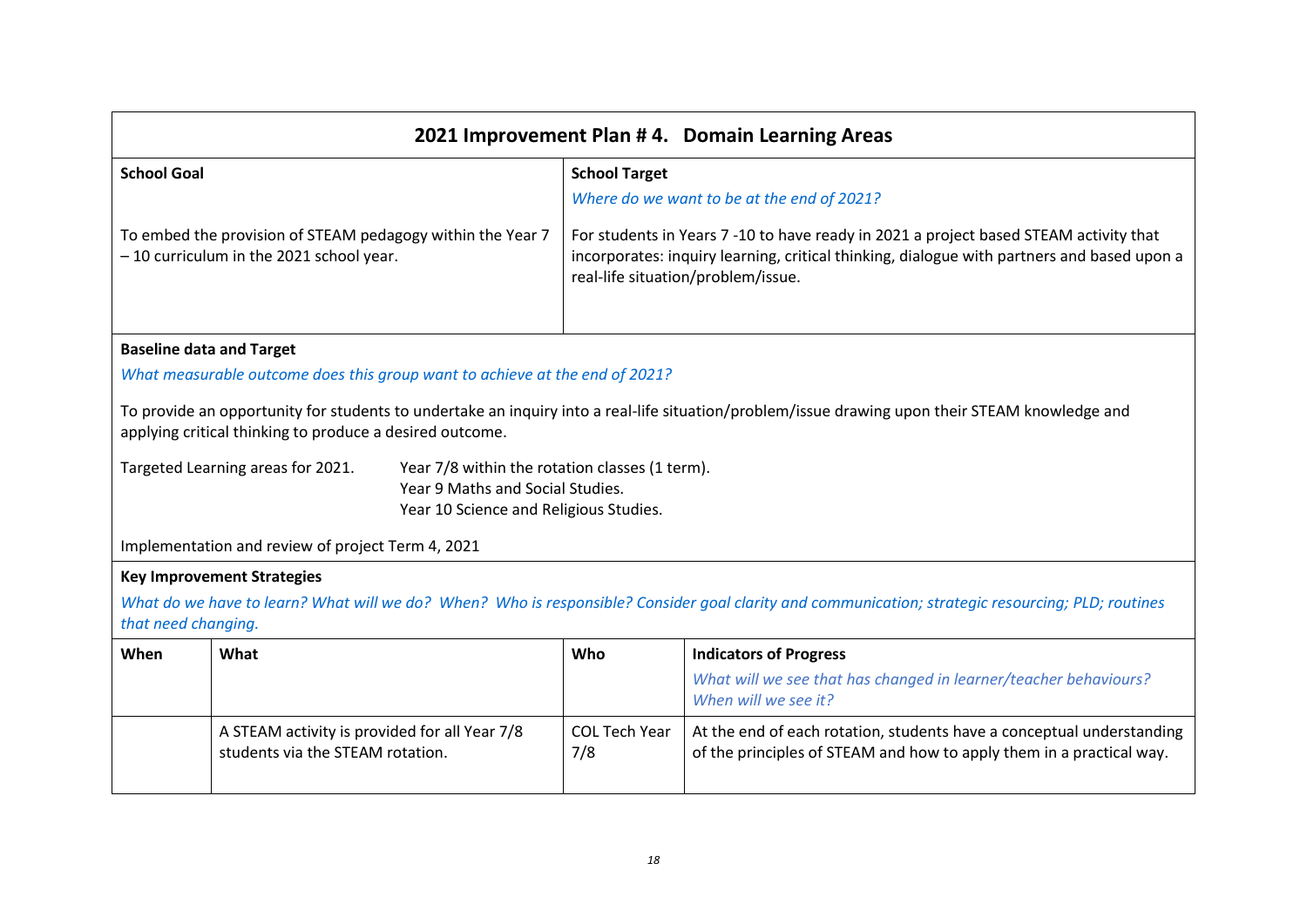|                                                                                               | Designated learning areas have provided a<br>STEAM activity to at least 50% of the relevant<br>year group. | <b>COL Tech Year</b><br>$9 - 10$ | The provision of the activity shall be concluded before the end of Term<br>3. |  |
|-----------------------------------------------------------------------------------------------|------------------------------------------------------------------------------------------------------------|----------------------------------|-------------------------------------------------------------------------------|--|
| <b>Monitoring</b>                                                                             |                                                                                                            |                                  |                                                                               |  |
|                                                                                               | How are we going? Where are the gaps? What needs to change?                                                |                                  |                                                                               |  |
| Review and alter the plan term-by-term to respond to changes.                                 |                                                                                                            |                                  |                                                                               |  |
| <b>Resourcing</b>                                                                             |                                                                                                            |                                  |                                                                               |  |
| How much money and time is needed? Who will help us?                                          |                                                                                                            |                                  |                                                                               |  |
| Material to be sourced from relevant department budgets.                                      |                                                                                                            |                                  |                                                                               |  |
| PD for specific staff available at STEM online PD via subscription to be paid from PD budget. |                                                                                                            |                                  |                                                                               |  |